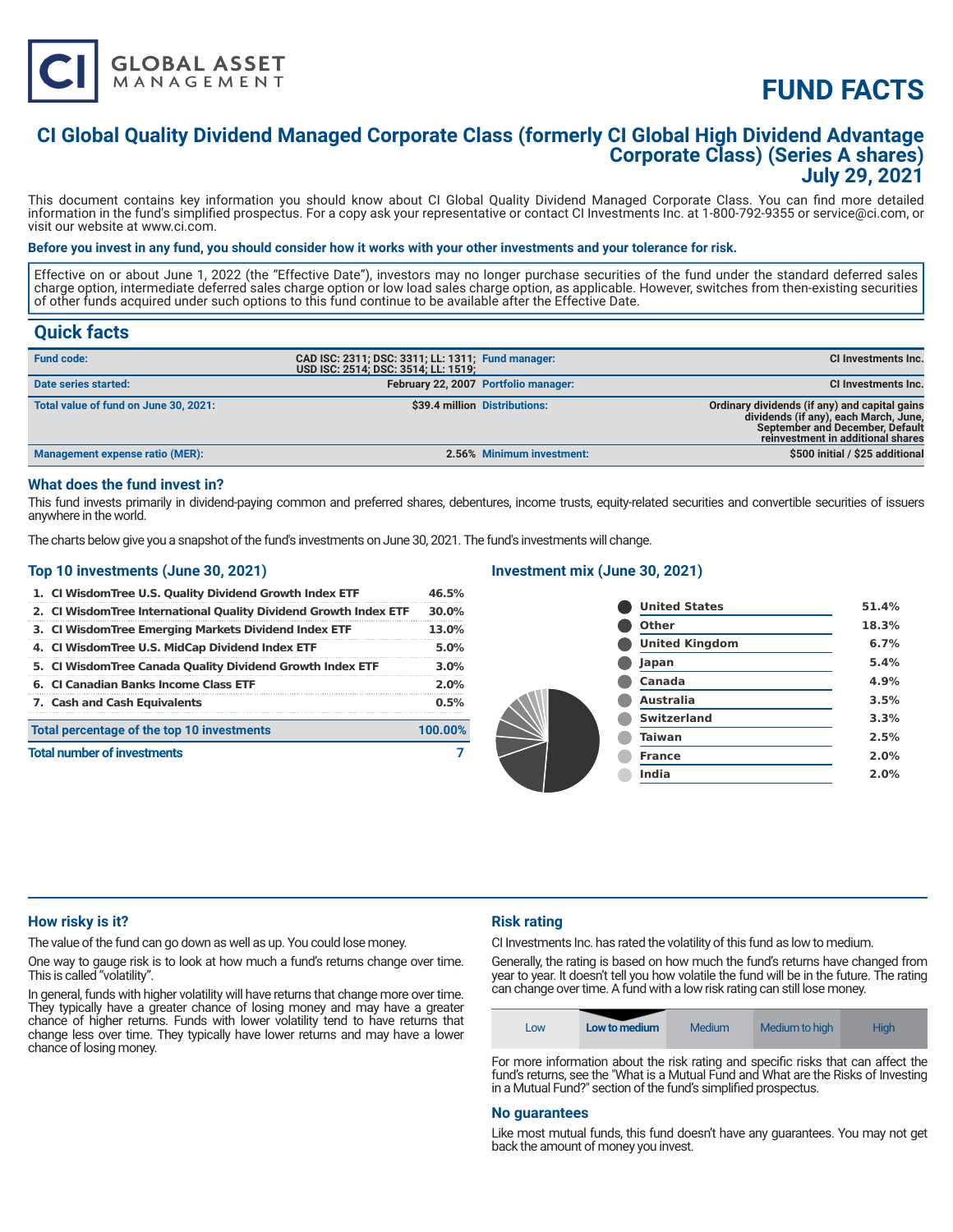# **CI Global Quality Dividend Managed Corporate Class (formerly CI Global High Dividend Advantage Corporate Class) (Series A shares)**

#### **How has the fund performed?**

This section tells you how Series A securities of the fund have performed over the past 10 calendar years. Returns are after expenses have been deducted. These expenses reduce the fund's returns.

#### **Year-by-year returns**

This chart shows how Series A securities of the fund performed in each of the past 10 calendar years. This fund series dropped in value in 2 of the last 10 calendar years. The range of returns and change from year to year can help you assess how risky the fund has been in the past. It does not tell you how the fund will perform in the future.



#### **Best and worst 3-month returns**

This table shows the best and worst returns for Series A securities of the fund in a 3- month period over the past 10 calendar years. The best and worst 3-month returns could be higher or lower in the future. Consider how much of a loss you could afford to take in a short period of time.

|                     | <b>Return</b> | 3 months ending  | If you invested \$1,000 at the beginning of the period |
|---------------------|---------------|------------------|--------------------------------------------------------|
| <b>Best return</b>  | 10.1%         | January 31, 2021 | Vour investment would be \$1,101.                      |
| <b>Worst return</b> | $-21.0%$      | March 31, 2020   | Your investment would be \$790.                        |

#### **Average return**

As at June 30, 2021, a person who invested \$1,000 in this series of securities of the fund 10 years ago now has \$1,963. This works out to an annual compound return of 7.0%.

#### **Who is this fund for?**

#### **This fund may be suitable for you if you:**

- want to invest in a diversified portfolio of high dividend-paying equity securities for conservative capital growth
- $\cdot$  are investing for the medium and/or long term<br> $\cdot$  can tolerate low to medium risk
- can tolerate low to medium risk

#### **A word about tax**

In general, you'll have to pay income tax on any money you make on a fund. How much you pay depends on the tax laws of where you live and whether you hold the fund in a registered plan, such as a Registered Retirement Savings Plan or a Tax-Free Savings Account.

Keep in mind that if you hold your fund in a non-registered account, fund distributions are included in your taxable income, whether you get them in cash or have them reinvested.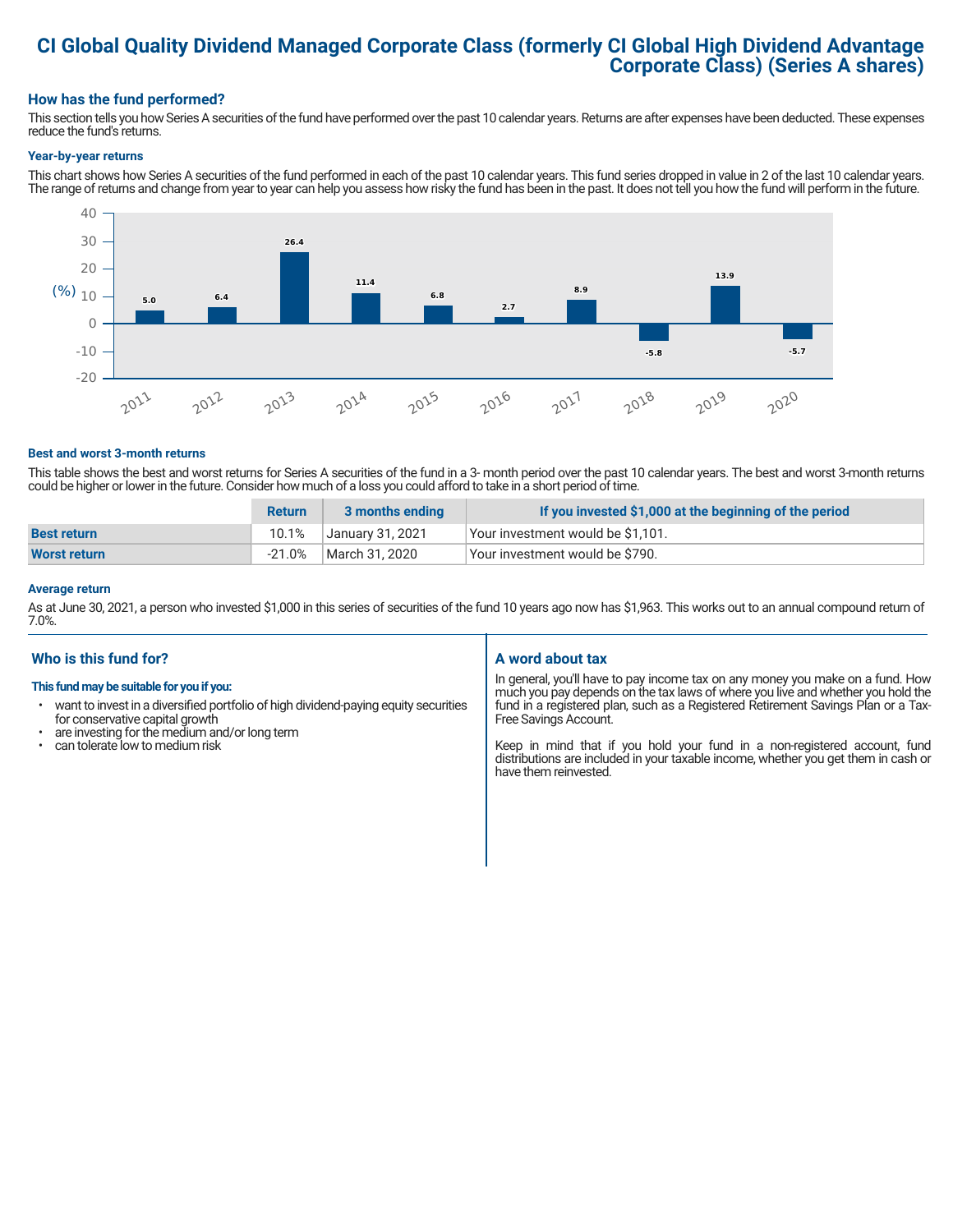### **CI Global Quality Dividend Managed Corporate Class (formerly CI Global High Dividend Advantage Corporate Class) (Series A shares)**

#### **How much does it cost?**

The following tables show the fees and expenses you could pay to buy, own and sell Series A securities of the fund. The fees and expenses — including any commissions — can vary among series of a fund and among funds. Higher commissions can influence representatives to recommend one investment over another. Ask about other funds and investments that may be suitable for you at a lower cost.

#### **1. Sales charges**

You may have to choose a sales charge option when you buy Series A securities of the fund. Ask about pros and cons of each option.

| <b>What you pay</b>                            |                                                      | <b>How it works</b>                                                                                                                                                                                                                                                                                                         |  |
|------------------------------------------------|------------------------------------------------------|-----------------------------------------------------------------------------------------------------------------------------------------------------------------------------------------------------------------------------------------------------------------------------------------------------------------------------|--|
| in percent $(\%)$                              | in dollars<br>(S)                                    |                                                                                                                                                                                                                                                                                                                             |  |
| Initial sales charge                           |                                                      |                                                                                                                                                                                                                                                                                                                             |  |
| 0 to 5.0% of the amount you buy                | \$0 to<br>$$50.00$ on<br>every<br>\$1,000 you<br>pay | You and your representative decide on the rate.<br>The initial sales charge is deducted from the amount you buy. It goes to your representative's firm as a commission.                                                                                                                                                     |  |
| <b>Standard deferred sales charges</b>         |                                                      |                                                                                                                                                                                                                                                                                                                             |  |
| If you sell within:                            | \$0 to<br>\$55.00 on                                 | The standard deferred sales charge is a set rate and is deducted from the amount you sell based on the initial cost and<br>number of those securities.<br>When you buy the fund, we pay your representative's firm a commission of 5%. Any standard deferred sales charge you pay                                           |  |
| 5.5%<br>1 year of buying                       | every<br>\$1,000 of                                  | when you sell the fund goes to us.                                                                                                                                                                                                                                                                                          |  |
| 5.0%<br>2 years of buying                      | original<br>cost you                                 | You can sell up to 10% of your securities each year without paying a standard deferred sales charge subject to certain<br>restrictions ("10% free redemption right"). Your 10% free redemption right is reduced by the equivalent number of securities                                                                      |  |
| 5.0%<br>3 years of buying                      | sell                                                 | you would have received if you had reinvested any cash distributions you received during the calendar year. If you exercised<br>your 10% redemption right and redeem your securities before the standard deferred sales charge schedule has expired, your                                                                   |  |
| 4.0%<br>4 years of buying                      |                                                      | standard deferred sales charge on a full redemption would be the same as if you had not redeemed securities under your<br>10% free redemption right.                                                                                                                                                                        |  |
| 4.0%<br>5 years of buying                      |                                                      | If you hold the fund in a non-registered account, if applicable, you can ask to receive cash distributions which are not<br>subject to standard deferred sales charges.                                                                                                                                                     |  |
| 3.0%<br>6 years of buying                      |                                                      | You can switch between standard deferred sales charge funds at any time without paying this sales charge. The standard                                                                                                                                                                                                      |  |
| 2.0%<br>7 years of buying                      |                                                      | deferred sales charge schedule will be based on the date you bought securities of the first fund and the rates and duration<br>of such schedule shall continue to apply.                                                                                                                                                    |  |
| 0.0%<br>After 7 years                          |                                                      | Your securities will be converted into the initial sales charge option after the expiry of the standard deferred sales charge<br>schedule if you qualify for CI Prestige (and if available for your securities) and such securities will participate in CI Prestige.                                                        |  |
|                                                |                                                      |                                                                                                                                                                                                                                                                                                                             |  |
| Intermediate deferred sales charges            |                                                      |                                                                                                                                                                                                                                                                                                                             |  |
| If you sell within:                            | \$0 to<br>\$55.00 on<br>every                        | The intermediate deferred sales charge is a set rate and is deducted from the amount you sell based on the initial cost and<br>number of those securities.<br>When you buy the fund, we pay your representative's firm a commission of 4%. Any intermediate deferred sales charge you                                       |  |
| 5.5%<br>1 year of buying                       | \$1,000 of<br>original                               | pay when you sell the fund goes to us.<br>You can sell up to 10% of your securities each year without paying an intermediate deferred sales charge subject to certain                                                                                                                                                       |  |
| 5.0%<br>2 years of buying                      | cost you                                             | restrictions. Your 10% free redemption right is reduced by the equivalent number of securities you would have received if                                                                                                                                                                                                   |  |
| 4.5%<br>3 years of buying                      | sell                                                 | you had reinvested any cash distributions you received during the calendar year. If you exercised your 10% redemption right<br>and redeem your securities before the intermediate deferred sales charge schedule has expired, your intermediate deferred                                                                    |  |
| 4.0%<br>4 years of buying                      |                                                      | sales charge on a full redemption would be the same as if you had not redeemed securities under your 10% free redemption<br>riaht.                                                                                                                                                                                          |  |
| 3.5%<br>5 years of buying                      |                                                      | If you hold the fund in a non-registered account, if applicable, you can ask to receive cash distributions which are not<br>subject to intermediate deferred sales charges.                                                                                                                                                 |  |
| 3.0%<br>6 years of buying                      |                                                      | You can switch between intermediate deferred sales charge funds at any time without paying this sales charge. The<br>intermediate deferred sales charge schedule will be based on the date you bought securities of the first fund and the rates                                                                            |  |
| 1.5%<br>7 years of buying                      |                                                      | and duration of such schedule shall continue to apply.                                                                                                                                                                                                                                                                      |  |
| 0.0%<br>After 7 years                          |                                                      | Your securities will be converted into the initial sales charge option after the expiry of the intermediate deferred sales<br>charge schedule if you qualify for CI Prestige (and if available for your securities) and such securities will participate in CI                                                              |  |
|                                                |                                                      | Prestige.                                                                                                                                                                                                                                                                                                                   |  |
| Low-load sales charges                         |                                                      |                                                                                                                                                                                                                                                                                                                             |  |
| If you sell within:                            | \$0 to<br>\$30.00 on                                 | The low-load sales charge is a set rate and is deducted from the amount you sell based on the initial cost and number of<br>those securities.                                                                                                                                                                               |  |
| 3.0%                                           | every                                                | When you buy the fund, we pay your representative's firm a commission of up to 2.5%. Any low-load sales charge you pay                                                                                                                                                                                                      |  |
| 1 year of buying<br>2.5%                       | \$1,000 of<br>original                               | when you sell the fund goes to us.<br>If you hold the fund in a non-registered account, if applicable, you can ask to receive cash distributions which are not<br>subject to low-load sales charges.<br>You can switch between low-load sales charge funds at any time without paying this sales charge. The low-load sales |  |
| 2 years of buying<br>2.0%<br>3 years of buying | cost you<br>sell                                     |                                                                                                                                                                                                                                                                                                                             |  |
| 0.0%<br>After 3 years                          |                                                      | charge schedule will be based on the date you bought securities of the first fund and the rates and duration of such<br>schedule shall continue to apply.                                                                                                                                                                   |  |
|                                                |                                                      | Your securities will be converted into the initial sales charge option after the expiry of the low-load sales charge schedule if<br>you qualify for CI Prestige (and if available for your securities) and such securities will participate in CI Prestige.                                                                 |  |